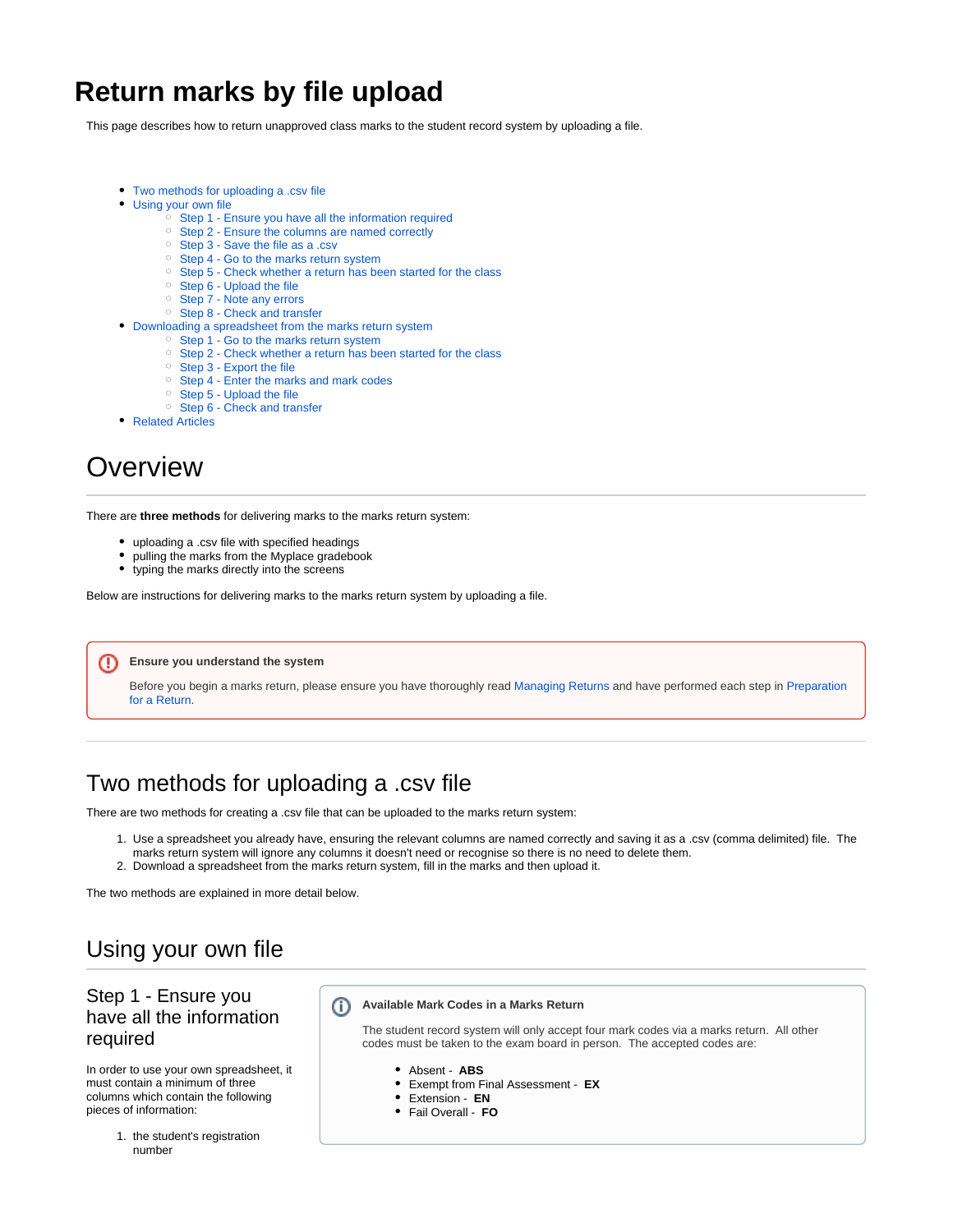- 2. their mark
- 3. any applicable mark codes of the four available at the point of marks return

#### <span id="page-1-0"></span>Step 2 - Ensure the columns are named correctly

The required columns are described below with the required column names in bold:

- student registration number **r egistrationno**
- mark **mark**

⋒

mark code - **markcode**

| registrationno | mark | markcode |
|----------------|------|----------|
| 20301234       | 76   | FX       |
| 20309876       |      |          |
|                |      |          |

**registrationno, mark, markcode**

Please be sure to include **all three columns**, even if one of them is entirely blank.

All headings must be **lowercase**.

Take care not to introduce any extra **spaces** or **tabs** before or after the headings, or in the middle - 'registration\_no', 'mark\_code' - this will cause the upload to fail with a 'coding error'.

#### <span id="page-1-1"></span>Step 3 - Save the file as a .csv

Click 'File' then 'Save As'.

Select a location to save the file.

Give the file a name.

In the dropdown 'save as type' box select CSV (Comma delimited).

#### <span id="page-1-2"></span>Step 4 - Go to the marks return system

Log-in to Myplace

Click on Marks return admin in the 'Electronic marks return' block on the left of the screen

#### <span id="page-1-3"></span>Step 5 - Check whether a return has been started for the class

Check the marks return admin screen to see whether a return has already been started for the class. You can do this by searching for the class code in the search boxes at the top.

| File name: | 1920 Return for XX123<br>$\checkmark$                                                                           |  |
|------------|-----------------------------------------------------------------------------------------------------------------|--|
|            | Save as type: Unicode Text                                                                                      |  |
| Authors:   | <b>Excel Workbook</b><br>Excel Macro-Enabled Workbook                                                           |  |
|            | <b>Excel Binary Workbook</b><br>Excel 97-2003 Workbook                                                          |  |
| de Folders | XML Data<br>Single File Web Page                                                                                |  |
| unt        | <b>Web Page</b><br><b>Excel Template</b><br><b>Excel Macro-Enabled Template</b>                                 |  |
| ons        | Excel 97-2003 Template<br><b>Text (Tab delimited)</b><br><b>Unicode Text</b><br>XML Spreadsheet 2003            |  |
|            | <b>General: Cural 5 0/05 Waddrash</b><br><b>CSV (Comma delimited)</b>                                           |  |
|            | Tromatted Text (Space delimited)<br><b>Text (Macintosh)</b><br>Text (MS-DOS)<br>CSV (Macintosh)<br>CSV (MS-DOS) |  |



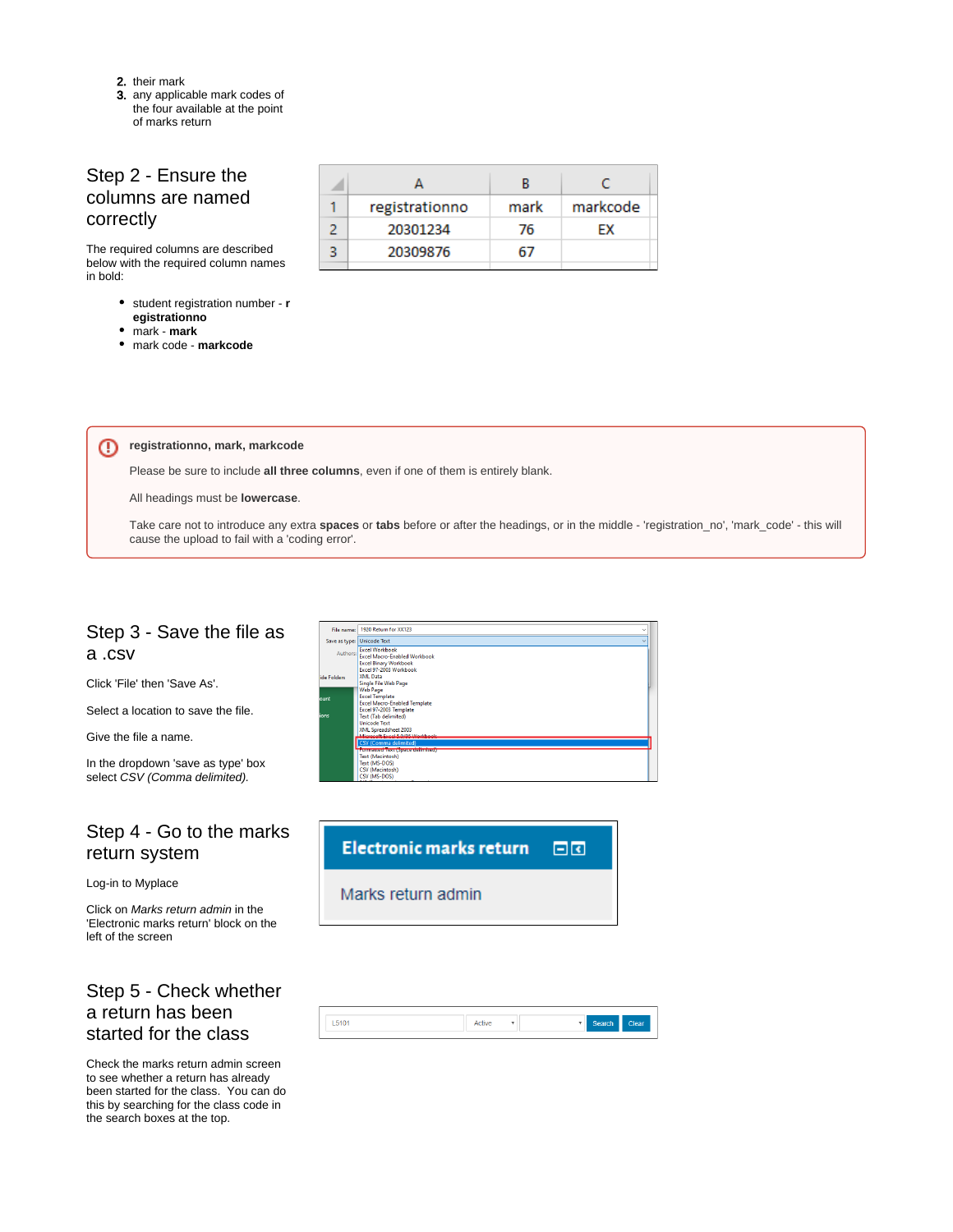

Start a new Marks Return

Class code

Save changes

If a return has not been started, select the class code from the dropdown list, and click Add new. Then give the return a name (see Naming Conventions in [Preparation for a Return](https://sup) ) and click Save.

If a return has been started, under

Actions, select Edit.

### <span id="page-2-0"></span>Step 6 - Upload the file

From the buttons at the bottom of the screen, click Import.

Drag and drop your .csv file into the window then click Save changes.



**JW253**  $\bar{\mathbf{v}}$ 

#### <span id="page-2-1"></span>Step 7 - Note any errors

If you have tried to upload marks for students who are not registered for the class, you will be notified via a message at the top of the class return screen. Make a note of the students who are not registered for the class and ensure they complete the registration process.

#### <span id="page-2-2"></span>Step 8 - Check and transfer

Check that you are happy with your marks return.

If you are ready to send it to the student record, click Transfer to student records. You can update or edit a marks return at any point up until the cut-off date /time, which is three hours before the exam board.

If you are not ready to send your return to the student record, click Save and then Close.



# <span id="page-2-3"></span>Downloading a spreadsheet from the marks return system

<span id="page-2-4"></span>Step 1 - Go to the marks return system

Log-in to Myplace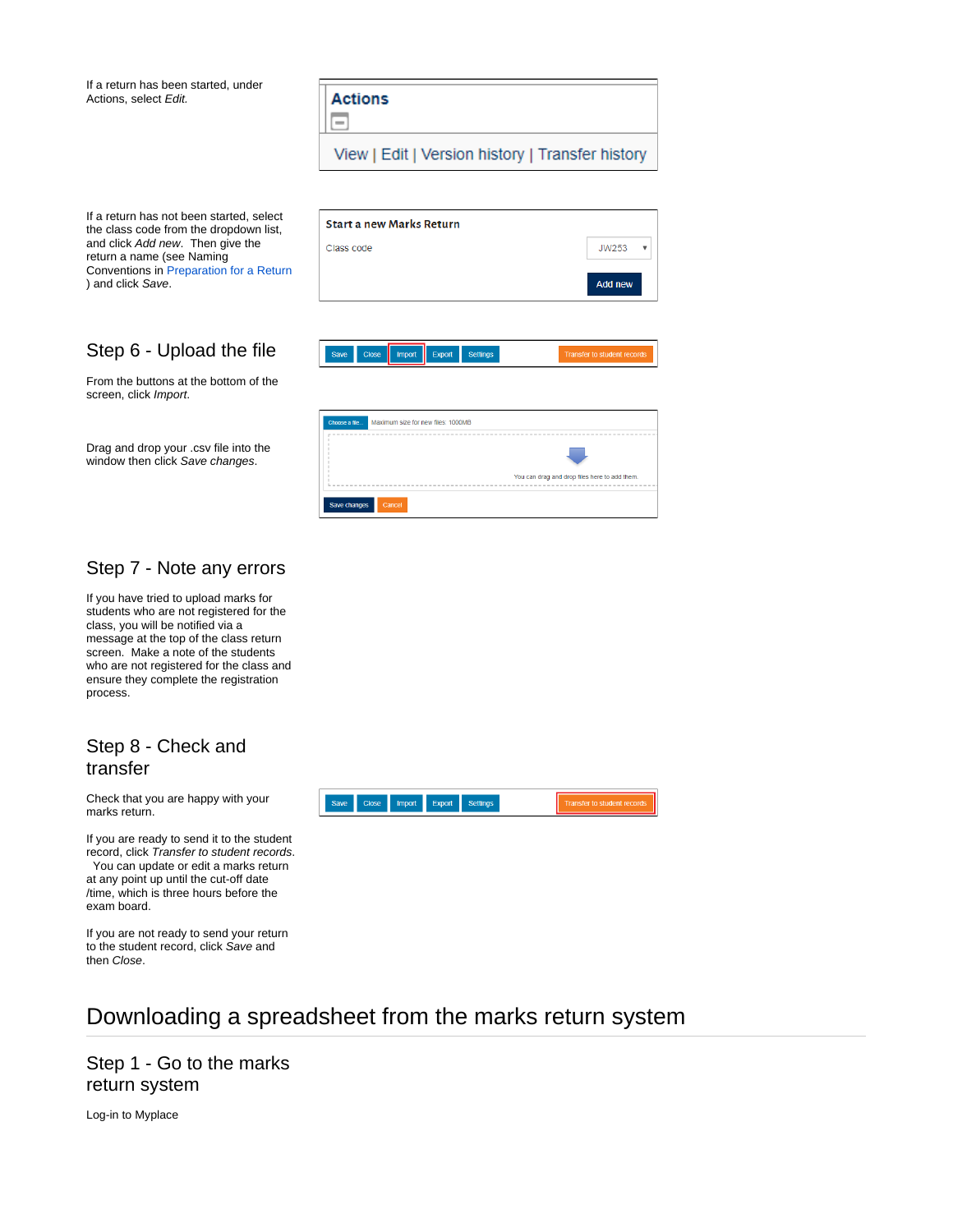<span id="page-3-0"></span>

#### <span id="page-3-1"></span>Step 3 - Export the file

) and click Save.

Using the buttons at the bottom of the screen, click Export.

Save the file generated as a .csv (comma delimited) file.

### <span id="page-3-2"></span>Step 4 - Enter the marks and mark codes

Enter the marks and mark codes into the file and then save it, ensuring it is still in the .csv (comma delimited) format.

## <span id="page-3-3"></span>Step 5 - Upload the file

From the buttons at the bottom of the screen, click Import.

Drag and drop your .csv file into the window then click S ave changes.